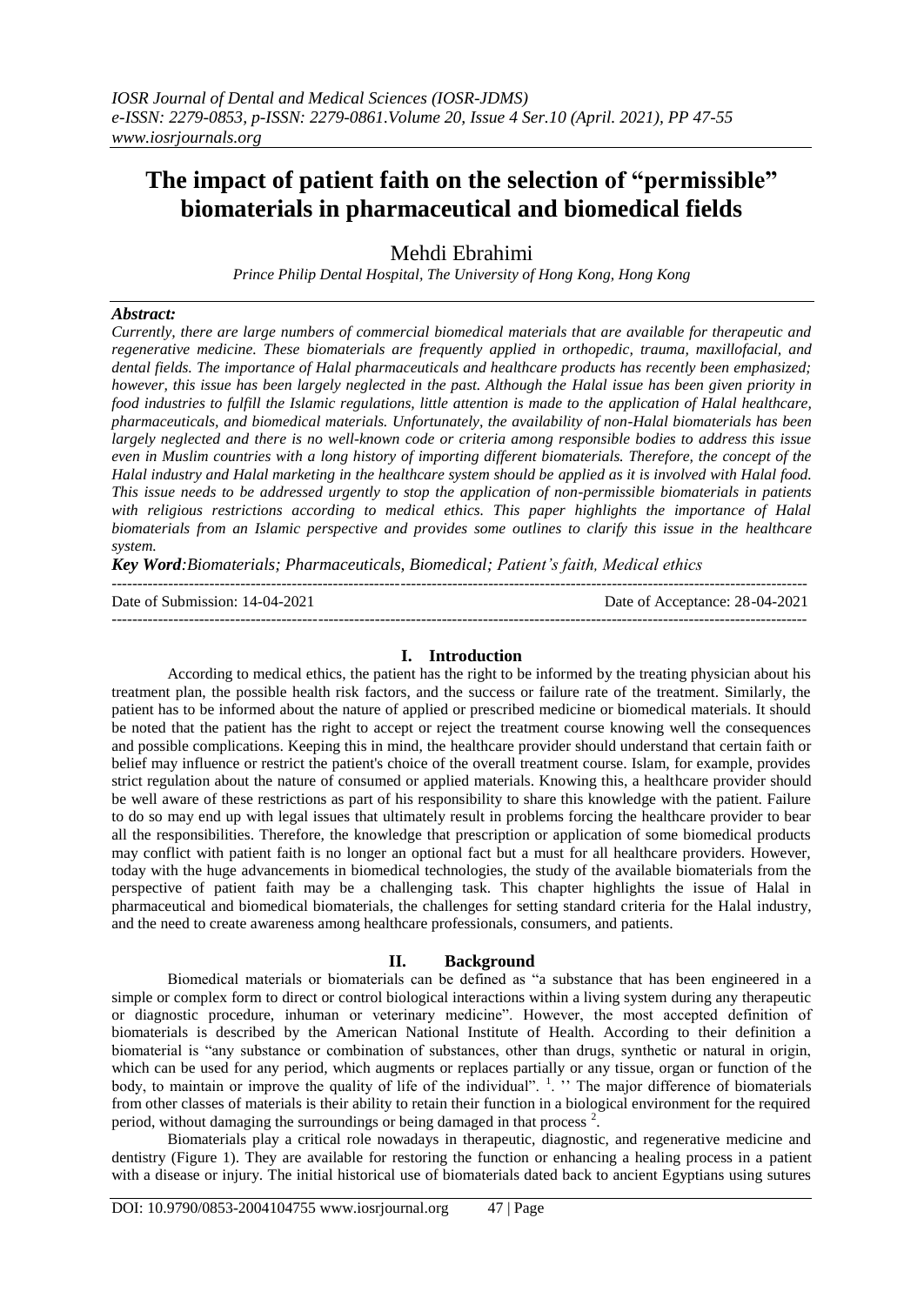from animals or metal to restore the bony defect. Another early biomaterial application was loose teeth bounded together with gold wire to reduce tooth mobility and restore function. However, in modern medicine, the field of biomaterials integrates medicine, physics, chemistry, biology, and IT technology. Doctors, researchers, bioengineers, and material scientists are actively involved in innovations.



Figure 1. Examples of commercial biomaterials in medicine and dentistry.

The recent advances in biomedical technologies have resulted in hundreds of pharmaceutical, biomedical, and healthcare products that are derived from different sources. These biomaterials are being applied or consumed for therapeutic, regenerative, preventive, or cosmetic purposes. Examples of biomaterials broad range of applications include;

1. Restoring function: heart valve, artificial joint, dental implant, and stent.

2. Therapeutic and healing: suture, clip, staple, and biodegradable wound dressings, and drug-delivery system for target site delivery in cancer patients.

3. Regeneration: scaffolds, cells, and signaling molecules.

4. Diagnostic: nanoparticles for cancer imaging at the molecular level, a biosensor for blood sugar or brain activity monitoring.

Furthermore, the current fascinating technologies opened new horizons for the future of biomaterials. There are synthetic injectable biomaterials for the delivery of medicine, genetic agents, proteins, and macromolecules. These biomaterials are programmed for immunomodulation (i.e., autoimmune disease such as type 1 diabetes), treatment of bone disease, cancer, and repair of defective tissues.

As can be seen, the availability and variety of these biomaterials have confused the healthcare providers in a way that the proper selection and application become a critical issue nowadays. One of the main factors contributing to the failure of biomaterials is improper selection or application. Therefore, this is the main duty of a healthcare provider to be fully aware of the nature, quality, and performances of the biomaterials in hand. This knowledge would help them for the right selection and correct application of biomaterials. However,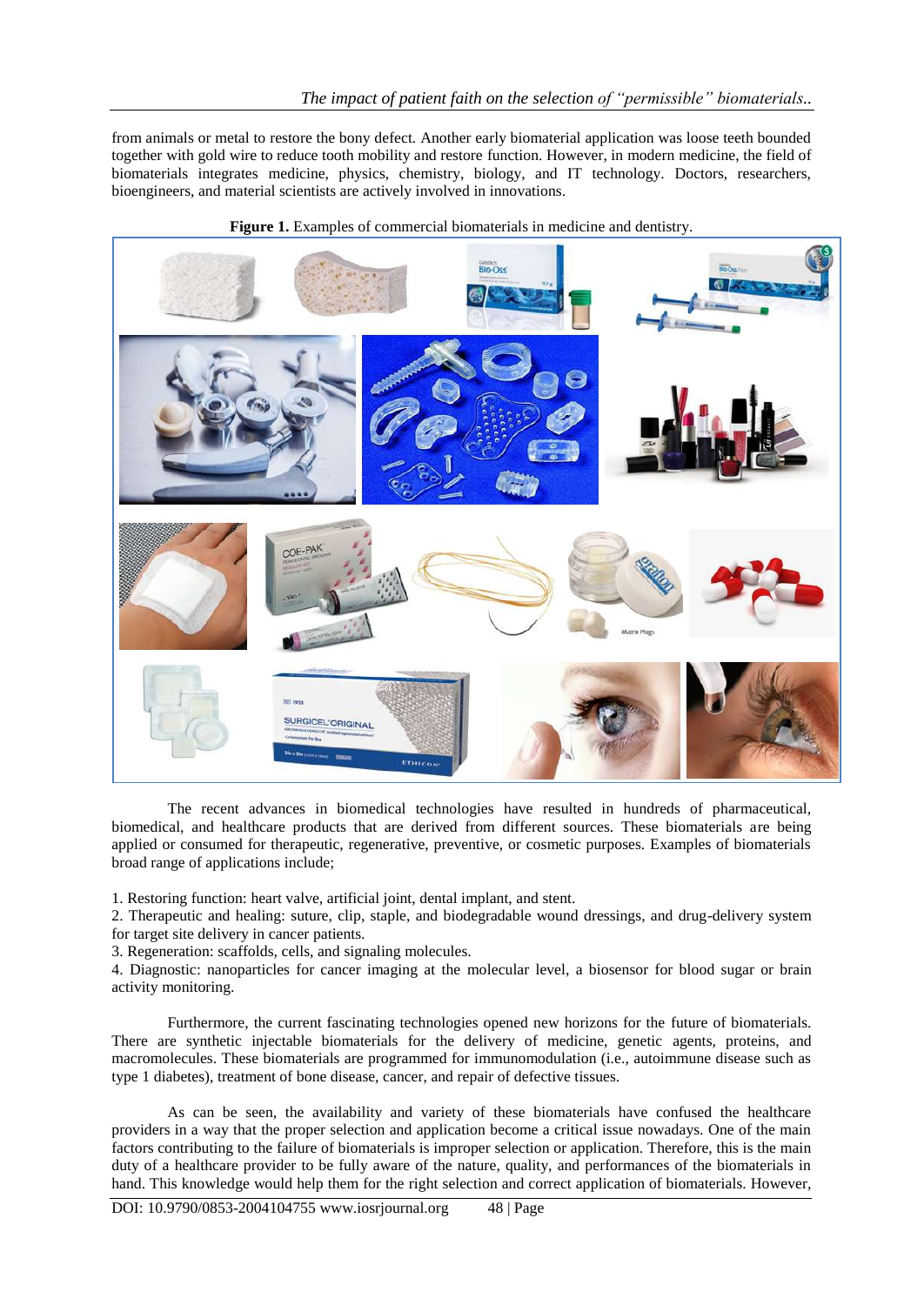this may necessitate further training with the biotechnology providers and attendance of relevant seminars and workshops.

In general, the biomaterials selection and application can be influenced by several factors including; the aim of the treatment, the biomaterials properties, and the patient-related factors, i.e., financial status, age, mental health, physical health, and cooperative level<sup>3</sup>. All of these factors play a critical role in the performance of these biomaterials in the body ultimately determining the success and failure rates.

A very important factor that is commonly and widely ignored is the extent to which the patient faith or belief may influence the choice of biomaterials <sup>4</sup>. It is a well-known fact that different faith or ethnic groups have different habits or concepts when considering food consumption. Moreover, certain types of food are prohibited according to some particular faith. For example, Islam, Judaism, and Hinduism restrain their followers from a certain type of food or products. All of these religions have their regulations and guidelines for the permissible type of consumed food.

According to Islamic teaching, the products of food consumed, used, or applied should be "*Halal*" or lawful. The word "Halal" is an Arabic word meaning lawful and permissible according to Islamic guidelines. In other words, it should be pure, clean, wholesome, and nourishing without known health hazards. This is summarized in the Arabic language as "Tayyeb". As such the word "Halal" and "Tayyeb" are used interchangeably for the same purpose.

The "non-Halal" or "non-Tayyeb" food or by-products have been clearly defined in Islam<sup>5</sup>. These could be a by-product or extract from any of the following lists:

1. Alcoholic drinks and intoxicating drugs,

2. Pigs and boars,

3. Dogs, snake, and monkey,

4. Carnivorous animals with claws and fangs; i.e., lions, tigers, bears.

5. Birds of prey with claws; i.e., eagles, vultures, etc.,

6. Animals not slaughtered according to Islamic requirements,

7. Animals killed by strangling or by a violent blow or by a head-long fall or by the goring of horns and those from which a wild animal has eaten, except it is slaughtered before its death (Holy Quran, chapter 5, verse 3), 8. Dead animals,

9. Blood,

10. Human cadaver,

11. Poisonous and hazardous products with known side effects, i.e., tobacco smoking.

The word "Halal" and "Tayyeb" have been mentioned several times in the holy book of Islam "Quran". For example, we read in the Holy Quran, chapter 16, verse 114, the translation as "then eat of what Allah has provided for you [which is] lawful and good. And be grateful for the favor of Allah, if it is [indeed] Him that you worship". Interestingly, the word "Halal" always came together with "Tayyeb" when GOD almighty (Allah) commanded mankind to eat from what God has created from food, meat, and other products. The word "Halal" and "Tayyeb" have been mentioned together in four different chapters including; chapter 2, verse 168, chapter 5 verse 88, chapter 8 verse 69, and chapter 16 verse 114. Considering this fact and the commands from the prophet of Islam (Muhammad bin Abdullah) in the form of Hadith (Sunnah), Muslim strictly adhere to these regulations and they strongly concern about the use of any illegal food or products which is generally known as "haram" (non-Halal) according to Islamic regulation. The word "haram" is an Arabic word meaning notpermissible or illegal.

Similarly, the Jewish law of "*kashrut*" refers to their dietary guidelines and restrictions. The word "*kashrut*" is a Hebrew word that means "fit" or "proper" to eat according to the Torah and Talmud law. Hence, the word "*kosher*" explains the food that meets the standards of *kashrut* that are prepared following Jewish law. Examples of these dietary guidelines include; the prohibition of what is considered "unclean" animals (pigs, shellfish, rabbits, and reptiles), and the mixing of meat (the flesh of birds and mammals) and dairy. The laws also define what are considered to be "neutral" foods (pareve) that can be eaten with either milk or meat <sup>6</sup>.

The followers of Hinduism also have their regulations concerning consuming food or products. Hindu strictly adheres to "Sattva" as a guideline where all kinds of animal derivatives should be avoided. As such, they solely consume vegetarian or lacto-vegetarian kinds of food<sup>7</sup>.

Though the basic teachings and regulations of religion are unchanging, the complexity of modern food science has challenged the follower of certain religions. Therefore, continuous interpretation and practical application of the religious regulations are unavoidable in response to the new advancements in industrialized food processing. The idea of Halal, kosher, and vegetarian certification industries with production oversight is introduced to help consumers find the required food with the aid of trademarked symbols.

Similarly, considering the impact of permissible types of food in different faiths, it is easy to understand the impact of patient faith on the nature of biomaterials or biomedical products which are applied or consumed. Unfortunately, this important fact has not been yet emphasized and it is frequently neglected by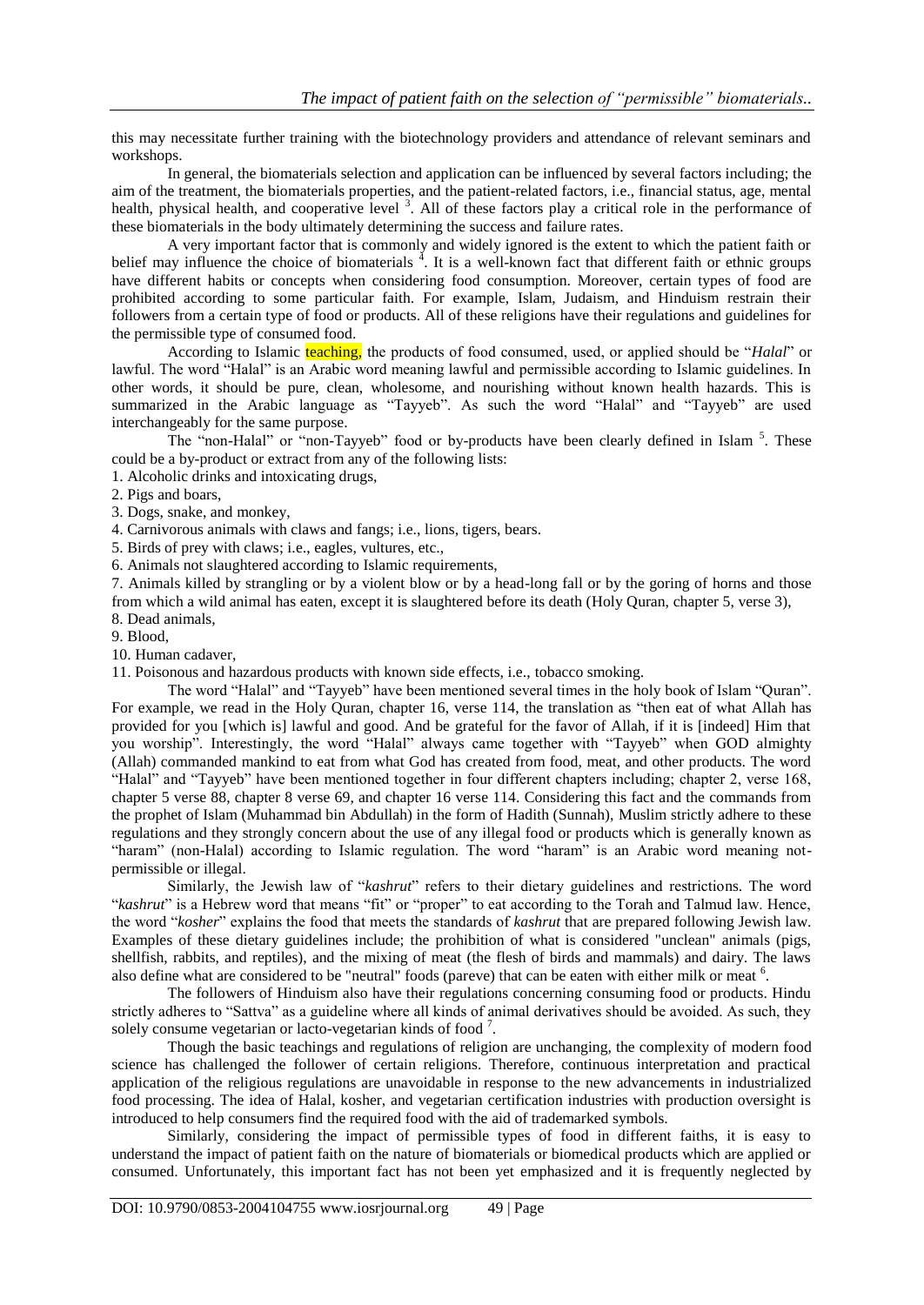many medical and dental practitioners, in addition to the unawareness of the patients. Therefore, the study of the nature of biomaterials by a healthcare provider and patient education should be the first step to address this problem considering both medical ethics and good practice.

# **III. Main Focus of the chapter**

Considering the topic that has already been discussed, a quick look at the market reveals the fact that there are huge numbers of commercialized health products that are non-Halal, non-kosher, or non-sattvic. These biomaterials are applied or prescribed daily by a healthcare provider at clinics or hospitals without paying any attention to the possible patient religious concern. Although this practice is against medical ethics, the lack of knowledge of both the healthcare provider and the patienthasconcealed this fact somehow. However, with the recent advances in information technology and social media, the patients are becoming more educated and this issue getting more serious. Unfortunately, there are no criteria for the selection and application of Halal, kosher, or sattvic medical products. Furthermore, the level of awareness among healthcare providers and patients is not known. Anyway, as for the issue of informed consent in medical ethics concerned, the patient has all the right to be involved in the decision regarding their treatment plan. The healthcare provider must share enough knowledge about the nature and origin of applied or prescribed biomaterials considering the patient religious background 8,9. Therefore, there is an urgent need to address this problem by respecting medical ethics professionalism to avoid medico-legal consequences in medical practice.

Of course, one of the easiest and fast solutions to this problem would be educating the patient, but, considering the current situation, it seems that the training of the healthcare provider is before patient education. Another possible solution to this problem could be a careful study of the nature of biomaterials by those who are involved in this field. This study is mandatory to categorize the healthcare products with Halal, kosher, or sattvic labels.

In general, biomaterials are broadly classified based on their origin into the natural and synthetic types. The natural biomaterials are derived from different sources of the living organism while the synthetic types are manufactured in the laboratory. Table 1 provides examples from each group.

| гчашат бионцатегтат. |                                                               | эунијсис отопатенат       |                                                                                                                                                   |  |
|----------------------|---------------------------------------------------------------|---------------------------|---------------------------------------------------------------------------------------------------------------------------------------------------|--|
| <b>Types</b>         | Origin                                                        | <b>Types</b>              | Example                                                                                                                                           |  |
| Collagen             | Cow, horse, pig, fish                                         | <b>Metals</b>             | Stainless steel (SS)<br>Cobalt-chromium (Co-Cr)<br>Titanium (Ti), Nitinol (Ni)                                                                    |  |
| <b>Gelatin</b>       | Cow, horse, pig, fish                                         | <b>Ceramics</b>           | Calcium Phosphates; HA, TCP, BCP<br>Silica (Si): bioglass<br>Alumina: Al <sub>2</sub> O <sub>3</sub>                                              |  |
| Chitosan             | Invertebrates, such as the<br>exoskeleton of shellfish        | <b>Hydrogels</b>          | Polyacrylamide (PAAM)<br>Poly(2-hydroxyethyl methacrylate) (pHEMA)<br>Polyvinyl alcohol (PVA)<br>Polyethylene Glycol (PEG)                        |  |
| <b>Alginate</b>      | Brown seaweed                                                 | Non-degradable<br>polymer | Polymethylmethacrylate (PMMA)<br>Poly(ethylene terephthalate) (PET)<br>Poly(tetrafluoroethylene) (PTFE)<br><b>Silicones</b><br>Polyurethanes (PU) |  |
| <b>Silk</b>          | Arthropods; silkworms, spiders,<br>flies, mites, or scorpions | <b>Degradable</b>         | Polyesters:<br>poly(lactic acid) (PLA), poly(glycolic acid)                                                                                       |  |
| <b>Cellulose</b>     | Bacteria                                                      | polymer                   | (PGA), polycaprolactone (PCL), poly(lactic-<br>co-glycolic acid) (PLGA), poly(propylene                                                           |  |
| <b>Fibrin</b>        | Natural biopolymer formed during<br>the coagulation cascade   |                           | fumarate) (PPF)<br>Polyorthoesters (POE)                                                                                                          |  |
| <b>Bone</b>          | human cadaver, cow, pig                                       |                           | Polyanhydrides (PAH)<br>Polyphosphazenes (PNE)<br>Polyphosphoesters (PPE)                                                                         |  |

**Table 1**. Natural and synthetic biomaterials available for the therapeutic purpose **Natural biomaterials Synthetic biomaterials**

Several types of natural and synthetic biomaterial have been commercialized and are in real use in clinical practice. Examples of such applications in medical practice are ophthalmic applications (Etafilcon A ® and Vifilcon A<sup>®</sup>), contact lenses, eye wetting drops, wound dressings (Amerigel<sup>®</sup>), surgical sealants and sponges, barrier films, catheter coatings, cosmetic surgery (Aquamid®), bulking agent (Bulkamid®), osmotic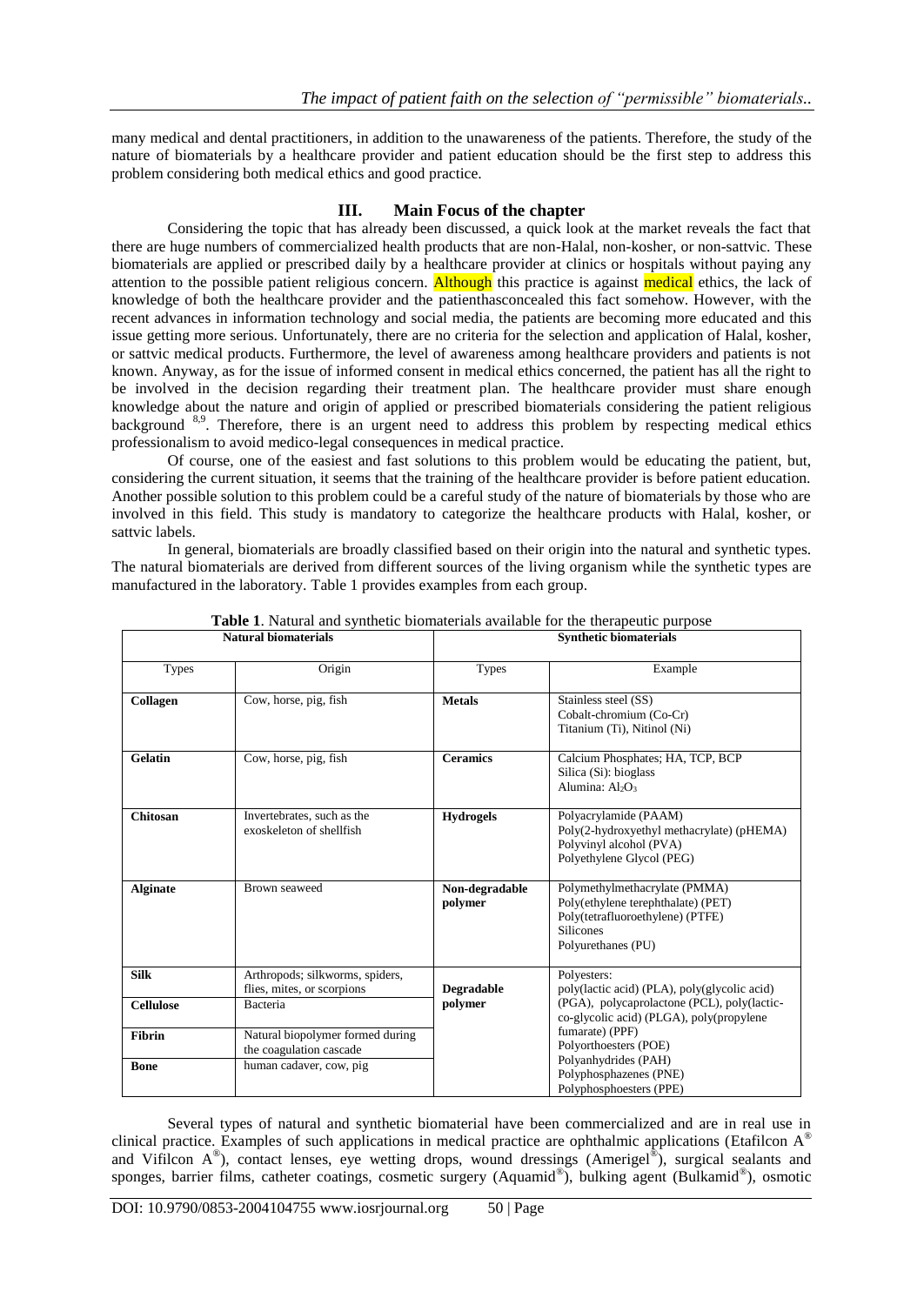laxatives (MiraLAX<sup>®</sup> and GoLYTELY<sup>®</sup>), injectable intravascular emboli (Cartivat<sup>TM</sup>), antimicrobial coatings, adhesion barriers (REPEL-CV®), and liquid sealants (ProGEL™, CoSealt™, and DuraSealt™). Other broad examples include a variety of controlled release medicines which are designed for the delivery of therapeutic or anti-tumor agents to the target site or tissue regeneration purposes (paclitaxel)  $10,11$ .

Similarly, hundreds of biomaterials are also applied nowadays in dental practice. These biomaterials are applied for different purposes including; tooth filling, root canal treatment (RCT), treatment of periodontal diseases, treatment of periodontal and dental infection, guided bone regeneration (GBR), guided tissue regeneration (GTR), maxillary sinus augmentation for a dental implant, socket preservation, and prosthetic mouth rehabilitation  $12-14$ .

Considering the variety of available healthcare products, it seems to be unrealistic and impossible to classify all biomaterials according to the patient religious background. However, good collaboration between the experts in each field would easily help to sort this problem. As per the expertise of the author, the bone substitute biomaterials can be addressed here. These biomaterials are being used in patients with bony defects due to several reasons such as trauma, infection, aging, or disease. Examples of such biomaterials are those applied in orthopedic, trauma, dental, and maxillofacial fields for bone reconstruction or repair (Fig. 1). These bone substitute biomaterials are generally categorized into five major groups; A) Metal and Alloy, B) Ceramic, C) Polymer, D) Macroscale composite and, E) Nanoscale composite [Table 2].

| <b>Biomaterials</b>      | <b>Examples</b>                                                            | <b>Applications</b>                                                           |
|--------------------------|----------------------------------------------------------------------------|-------------------------------------------------------------------------------|
| <b>Metal and Alloy</b>   | Titanium, Stainless Steel, Co-Cr alloy                                     | Bone plate, Bone implant, dental bracket, dental arch<br>wire                 |
| <b>Ceramic</b>           | Alumina, Zirconia, hydroxyapatite (HA), Tricalcium<br>phosphate, Bioglass. | Hip joints, bone filler, bio-implant coating,<br>maxillofacial reconstruction |
| Polymer                  | Collagen, Gelatin, Chitosan, polylactic acid, polyethylene<br>(PE).        | Bone plate, bone tissue scaffolds, pins, bone filler,<br>bone drug delivery   |
| Micro-scale<br>Composite | HA/Collagen, HA/Chitosan, HA/Gelatin, HA/PE,                               | bone tissue scaffolds, middle ear implants, bone graft<br>substitutes         |
| Nano-scale<br>Composite  | nanoHA/Collagen, nanoHA/gelatin, nanoHA/Chitosan                           | Orthopedics, tissue engineering, drug delivery                                |

|  | <b>Table 2.</b> Biomaterials in use for bone substitution. |  |  |  |  |  |
|--|------------------------------------------------------------|--|--|--|--|--|
|--|------------------------------------------------------------|--|--|--|--|--|

However, in general, the bony defects can be repaired using any of the following four groups of the bone based on the nature of applied biomaterials;

1. Autograft: this is the gold standard bone grafting option because of its reliability and high success rate. It is obtained from the same individual, as such; the donor and receipt sites are within the same patient. The common donor sites include; calvaria, fibula, tibia, iliac bone, rib, ramus, andsymphysis of mandible bone, and maxillary tuberosity. This graft is advantageous because of its osteoconductive, osteoinductive, and osteogenic properties. However, the main challenges with autograft are their limited availability, extra surgery, and additional donor site morbidity <sup>15</sup>. Considering the religious guidelines, the use of autograft should have no restriction.

2. Allograft: this is a bone graft that is transplanted from one individual to another. It usually lacks osteoinductive properties but it can provide a structural template for host tissue to regenerate. It is usually obtained from the human cadaver tissue bank and processed technically (i.e., fresh-frozen or freeze-dried) to remove the antigenic factors minimizing the risk of disease transmission and immune reaction <sup>16</sup>. Today, the most common example is a demineralized bone matrix (DBM) which is produced by pulverization and acid extraction of natural bone. It consists of collagen, proteins, and different growth factors (i.e., BMP, IGF, TGF-β) depending on the manufacturing process  $17,18$ . Examples include; AlloWedge<sup>®,</sup> Allofuse®, Osteoselect<sup>®</sup>, Grafton®, Puros®, Allomatrix®, MinerOss®.

3. Xenograft: this is the bone that is taken from animal sources including, swine, bovine, or equine bone. Examples include; Stauman®XenoGraft (bovine bone +/- porcine collagen) and BioHorizonsMinerOss® X (bovine origin).

4. Alloplast: these are purely synthetic biomaterials that are entirely processed in the lab. Examples include Straumann® BoneCeramic® (biphasic calcium phosphate) and BioHorizonsNovaBone (dental putty).

Understanding the nature and the exact source of biomaterials" ingredients and their classification would help in the correctdecision-making for prescription and application of permissible biomaterials. This is mandatory according to medical ethics and informed consent if respecting the patient religious background and the possible restrictions. In this context, the study of biomaterials based on their origin would be useful for both the clinician

DOI: 10.9790/0853-2004104755 www.iosrjournal.org 51 | Page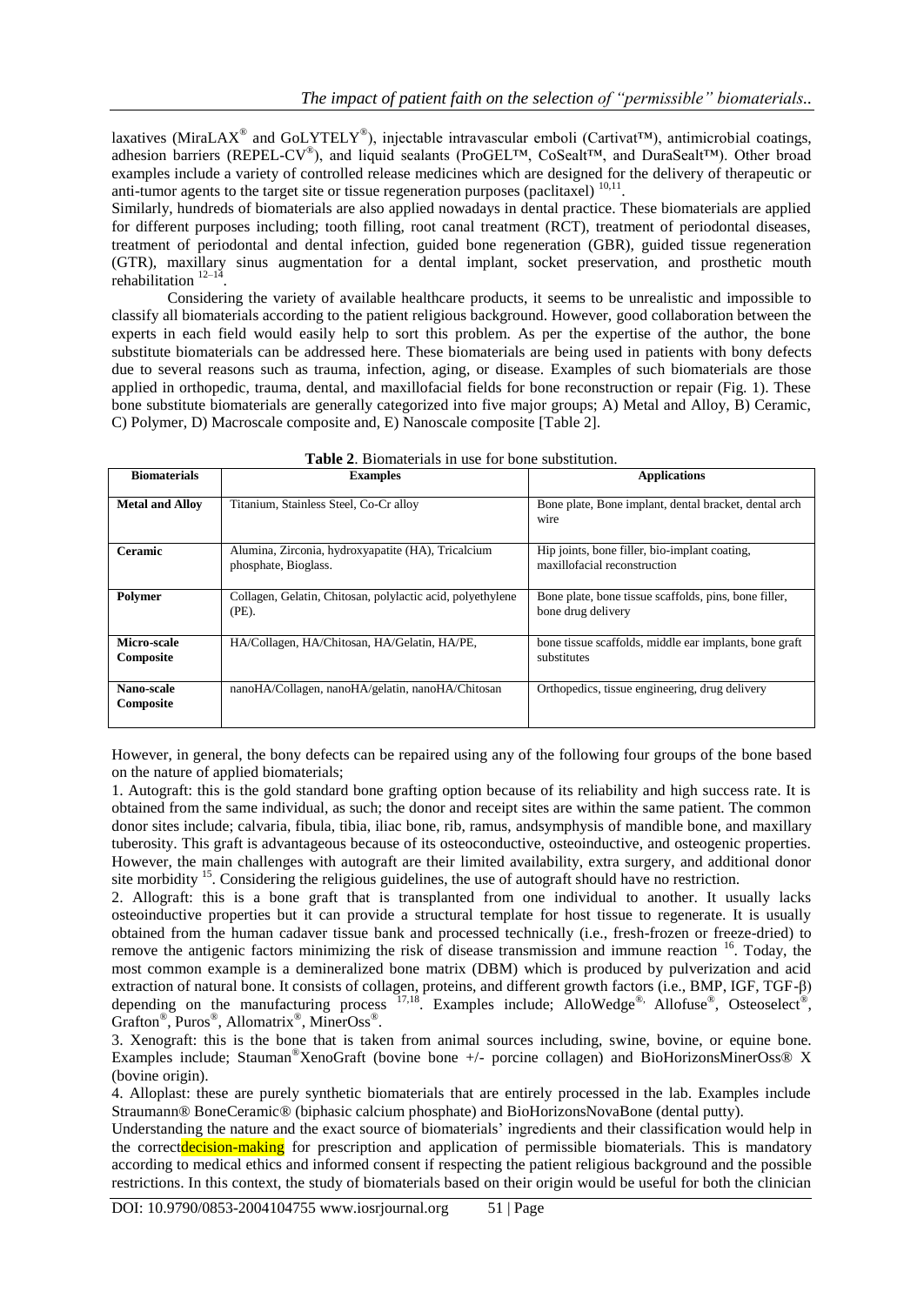as well as the patient. For **example,** for bone tissue repair, biomaterials derived from the marine organism (i.e., fish, shellfish), alginate, chitosan, silk, and alloplastics are generally considered permissible in Islamic, Judaism, and somehow Hinduism faiths. However, there are different brands of commercial bone grafting biomaterials prepared from different sources (Table 3).

| <b>Brand</b>               | <b>Product</b>                              | <b>Source</b>      |
|----------------------------|---------------------------------------------|--------------------|
| <b>BioHorizons</b>         | Infuse bone graft                           | <b>Bovine</b>      |
|                            | Mem-Lok resorbable collagen membrane (RCM)  | <b>Bovine</b>      |
|                            | Mem-Lok Pericardium                         | <b>Bovine</b>      |
|                            | <b>BioStrip and BioPlug</b>                 | <b>Bovine</b>      |
|                            | MinerOss X Collagen (Xenograft)             | <b>Bovine</b>      |
|                            | Grafton (DBM)                               | Human              |
| <b>Geistlich</b>           | Bio-oss                                     | <b>Bovine</b>      |
|                            | Bio-Oss collagen (Xenograft)                | Porcine            |
|                            | Bio-Gide (membrane)                         | Porcine            |
|                            | Mucograft (membrane)                        | Porcine            |
| <b>Zimmer Biomet</b>       | BioMend&BioMend-Extend (collagen membrane)  | <b>Bovine</b>      |
|                            | Collagraft (bone graft)                     | <b>Bovine</b>      |
|                            | Puros                                       | Human              |
| <b>Mis-implants</b>        | 4Bone RCM (membrane)                        | Porcine            |
| <b>Biomatlante</b>         | EZ Cure (membrane)                          | Porcine            |
| Impladent                  | OsteoTape (bone graft matrix)               | <b>Bovine</b>      |
|                            | OsteoGen Plug                               | Bovine             |
| <b>Integra Miltex</b>      | HeliPlug <sup>®</sup> (membrane)            | <b>Bovine</b>      |
|                            | HeliMEND® and HeliMEND® Advanced (membrane) | <b>Bovine</b>      |
| <b>Symatese</b>            | Collapat II (graft)                         | Bovine             |
| <b>Osteogenics</b>         | Cytoplast RTM collagen (membrane)           | <b>Bovine</b>      |
| <b>Matricel</b> )          | Remaix                                      | Porcine            |
| <b>Botiss biomaterials</b> | Collprotect <sup>®</sup> membrane           | Porcine            |
| GmbH                       | $Maxresorb^{\circledR}$ (graft)             | Alloplast          |
|                            | Maxgraft                                    | Human              |
|                            | Cerabone                                    | <b>Bovine</b>      |
| <b>Straumann</b>           | AlloGraft                                   | Human              |
|                            | <b>XenoGraft</b>                            | <b>Bovine</b>      |
|                            | <b>XenoFlex</b>                             | Bovine $+$ porcine |
|                            | <b>BoneCeramic</b>                          | Alloplast          |
|                            | Membrane Flex                               | Porcine            |
|                            | Emdogain                                    | Porcine            |

It seems that the choice of alloplastic biomaterials could resolve the controversies in the patient with religious concern. This is because alloplastic biomaterials are not from living organisms but they are synthetic products manufactured in the lab during various chemical processes. However, the religious background of Halal, kosher, and sattvic products has invited serious debates and arguments in various aspects as a result of recent innovations in processing technologies. As such, it should be noted that the concern of non-Halal, nonkosher, and non-sattvic products could also involve trace additives that are frequently utilized during the manufacturing process of biomaterials. The insignificant presence of undisclosed non-Halal, non-kosher, and non-sattvic ingredients (i.e., Genetically Modified Organisms) may not alter the nature of biomaterials <sup>19</sup> but it can raise a serious conflict with the religious guidelines.

Therefore, from the religious point of view, one can criticize the exact chemical composition of biomaterials. From the manufacturing aspect, 100% pure biomaterials cannot be processed due to technical challenges. In fact, different types of additives are frequently used during biomaterials processing as a preservative, binder, emulsifier, or plasticizer agent. These additives are being used to improve the smell, appearance, consistency, and texture of the products or to prevent denaturation and decomposition. For example, different types of the carrier have been used as additives during the processing of demineralized bone matrices (DBM) such as; glycerol, hyaluronic acid, gelatin, and calcium sulfate powders <sup>20</sup>. Among these additives, many groups are categorized as non-Halal (haram) due to their swine or insectile nature. It should be noted that according to Islamic laws, the presence of even a minute percentage of non-Halal ingredients as additive renders the whole product non-Halal label. As such, the use of entirely synthetic biomaterials would be prohibited in a Muslim patient if traces of non-Halal additives are proved in these products. Therefore, non-Halal (*Haram*) biomaterials can be classified into two main groups: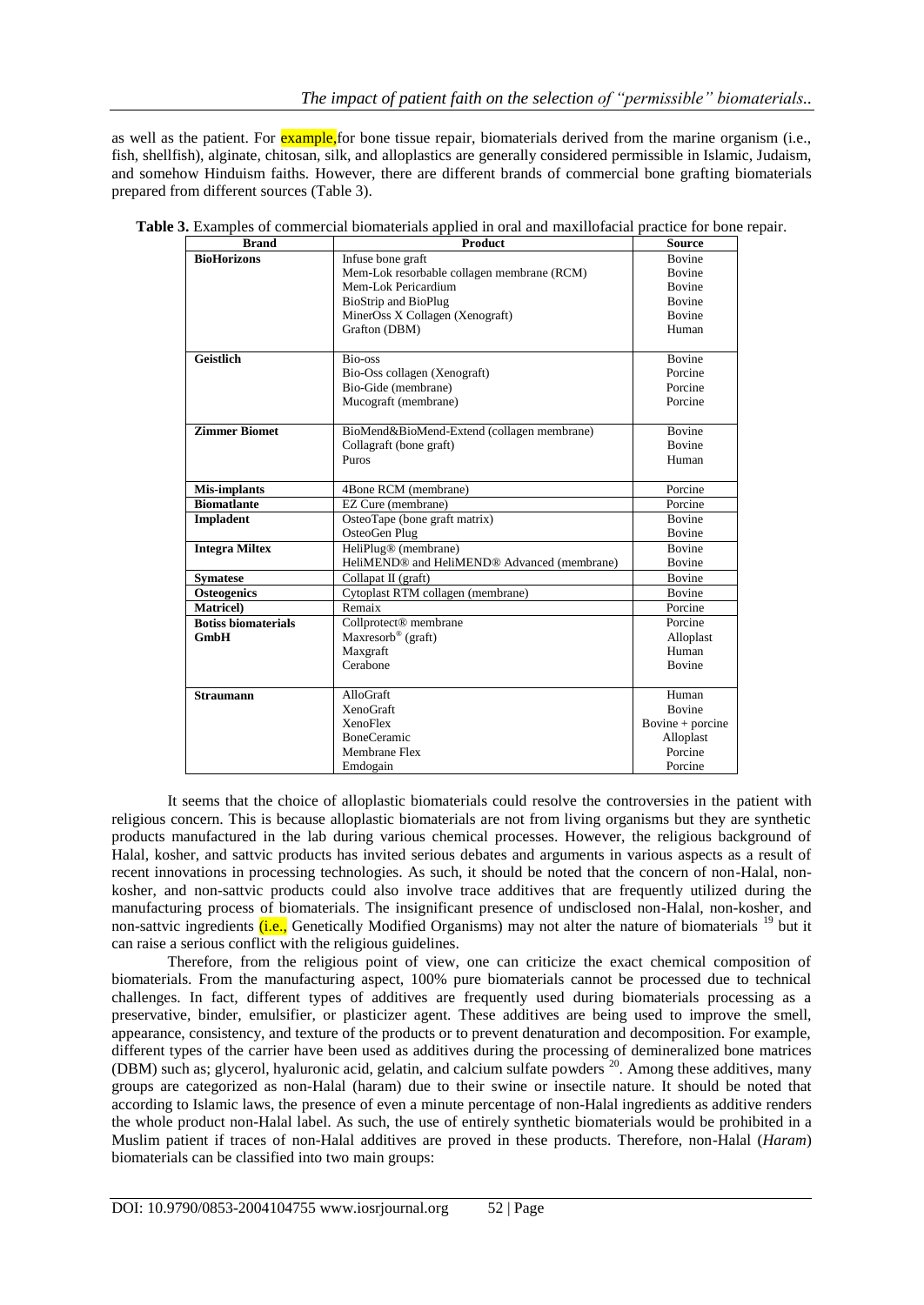1. the biomaterials that are directly and entirely prepared from non-Halal sources (i.e., dead animals, pigs, dogs, human cadaver, blood, some type of insects).

2. the biomaterials that are partially prepared using non-Halal additives.

Therefore, extra care should be taken to understand the nature and detailed composition of available biomaterials. This can be achieved by direct contact with the producer or further analysis and characterization by experts in this field. There is also the frequent release of reports that enumerates the non-Halal additives (i.e., E-code list) from different agencies such as Malaysian Halal Consultation and Training (MHCT) that is useful during material processing.

Another important issue is related to the processing, maintenance, storage, sterilization, and transportation of Halal biomaterials. It is mandatory to address these factors to maintain the quality of Halal biomaterials before their final applications. Therefore, attention to the following points is critical:

1. Halal biomaterials should be prepared, processed, or stored using purely 100% Halal biomaterials. Use of any non-Halal facility or material (as a whole or partly) is not permissible. For example, Halal biomaterials should not be stored in a package made from any non-Halal sources.

2. Halal biomaterials should not be in direct contact with non-Halal biomaterials during manufacturing, sterilization, transportation, or storage. However, they can be prepared or processed on the same premises provided the necessary measures are taken to prevent direct contact with non-Halal products.

3. Preparation, processing, storage, and transportation line of non-Halal biomaterials could be utilized for Halal biomaterials provided adequate cleaning procedures are performed according to Islamic guidelines.

In summary, an additional effort is required to understand the nature and detailed composition of available biomaterials as far the processing, storage, and transportation quality based on the understanding of the patient religious restriction. Although it is a challenging task it is the entire responsibility of healthcare providers to be first well aware of the nature of biomaterials in hand and secondly to inform and consent the patient.

Good Manufacturing Practices (GMP) by FDA, WHO, and other standard agencies and policymakers control the safety and quality of products, however, they failed to consider the biomaterials from the religious aspect. To fill this gap, the manufacturing companies, research centers, and related organizations and agencies are responsible for the introduction of new policies for the marketing and application of different biomaterials from the religious aspect.

# **IV. Future Trends**

The importance of the Halal issue in the pharmaceutical, biomedical, and cosmetic biomaterials may be a new topic that needs to be highlighted. Although this topic was not a major concern in the past, however, the fast globalization of international marketing and the fact that Muslim countries are the main importer of these biomaterials have changed this mentality. Thousands of imported biomaterials are being used, consumed, and applied by healthcare providers and patients in Muslim countries as well as the Muslimsocieties in non-Muslim countries. Therefore, there is an urgent need to address this critical issue.

Thankfully, a similar issue because of the daily needs of Muslims to Halal food (i.e., meat, chicken) has been addressed well through the Halal certification organizations or bodies in different countries. They are responsible for analyses, inspection, and the issue of Halal certificates for food items (Table 4).

Historically, the idea of the Halal certificate was firstly initiated in the west in the 1960s by Muslim food and technical experts of United Status. This idea did not start in Muslim counties as the need was not concerned, however, it was started and propagated first by Muslims living in non-Muslim societies in the US, UK, Europe, and the AsiaPacific. The certification bodies came into action to fulfill the religious obligations of the Muslim minorities to guarantee their consumed products.

However, the idea was not invented by Muslims as the Jewish people have been observed earlier to enforce their religious requirement on products to be acceptable to them as "*kosher*". Later, through the globalization of the world trading system, the importing Muslim countries started to set a similar safety policy regarding the Halal issue (Table 4).

The majority of these agents are concerned about consumed Halal food and the issue of Halal biomaterials is still largely neglected. This is because of the lack of a link between these organizations and scientific parties such as universities and research centers. As such, these Halal certification bodies do not have adequateexpertise in the required field to properly address this critical issue.

| <b>Halal certification body</b>                                  |
|------------------------------------------------------------------|
| Global Australian Halal Certification (GAHC)                     |
| Australian Halal Authority & Advisers (AHAA)                     |
| Australian Halal Development & Accreditation (AHDAA)             |
| Supreme Islamic Council of Halal Meat in Australia Inc. (SICHMA) |
| <b>Halal Quality Control</b>                                     |
|                                                                  |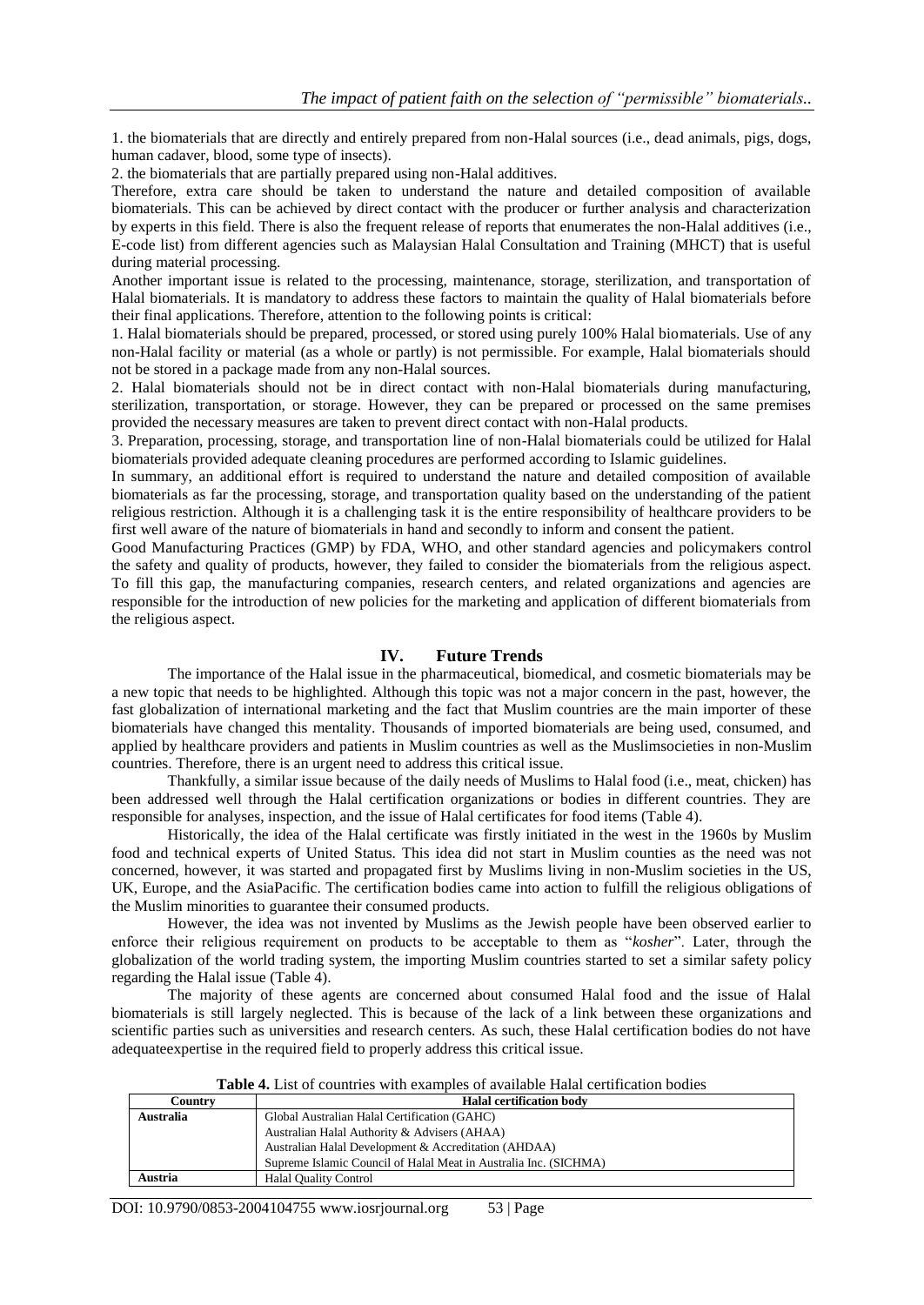| <b>Belgium</b>           | Halal Food Council of Europe (HFCE)                                  |
|--------------------------|----------------------------------------------------------------------|
| <b>Brazil</b>            | Federation of Muslims Associations in Brazil (FAMBRAS)               |
|                          | Islamic Dissemination Centre for Latin America (CDIAL) Brazil        |
| <b>Brunei Darussalam</b> | Bahagian Kawalan Makanan Halal Jabatan Hal Ehwal Syariah             |
| Germany                  | <b>Halal Control</b>                                                 |
| <b>Hong Kong</b>         | Asia Pacific Halal Council Co Ltd (APHC)                             |
|                          | The Incorporated Trustees Of The Islamic Community Fund Of Hong Kong |
|                          | Serving Islam Team (SIT)                                             |
| <b>India</b>             | Jamiat Ulama Halal Foundation                                        |
|                          | Jamiat Ulama I-Hind Halal Trust                                      |
| <b>Ireland</b>           | Islamic Foundation of Ireland (IFI)                                  |
| <b>Italy</b>             | World Halal Authority (WHA)                                          |
| Japan                    | The Japan Moslem Association (JMA)                                   |
|                          | Muslim Professional Japan Association (MPJA)                         |
| Malaysia                 | Jabatan Kemajuan Islam Malaysia (JAKIM)                              |
| <b>Netherland</b>        | Halal Feed and Food Inspection Authority (HFFIA)                     |
|                          | Total Quality Halal Correct Certification (TOHCC)                    |
| <b>New Zealand</b>       | The Federation of Islamic Association of New Zealand, Inc (FIANZ)    |
|                          | New Zealand Islamic Development Trust (NZIDT)                        |
|                          | Asia Pacific Halal Service - New Zealand (APHSNZ-Pty 2011 ltd)       |
| Pakistan                 | Halal research council                                               |
| <b>Philippine</b>        | Halal Development Institute of the Philippines (HDIP)                |
| Poland                   | The Muslim Religious Union of Poland (MRU)                           |
| <b>Singapore</b>         | MajelisUgama Islam Singapore (MUIS)                                  |
| <b>South Africa</b>      | National Independent Halal Trust (NIHT)                              |
| <b>Spain</b>             | Instituto Halal De Junta Islamica (Halal Institute of Spain)         |
| Sri Lanka                | Halal Accreditation Council (Guarantee) Limited                      |
| <b>Switzerland</b>       | Halal Certification Services (HCS)                                   |
| <b>Taiwan</b>            | Taiwan Halal Integrity Development Association (THIDA)               |
| <b>Thailand</b>          | The Central Islamic Council of Thailand (CICOT)                      |
| <b>Turkey</b>            | HAFSA Halal Certification and Food Imp&Exp Ltd                       |
|                          | Eurasia Halal Services Centre                                        |
| UK                       | Halal Food Authority (HFA) - UK                                      |
|                          | Halal Certification Europe (HCE)                                     |
| <b>USA</b>               | The Islamic Food and Nutrition Council of America (IFANCA)           |
|                          | Halal Food Council USA (HFC USA)                                     |
|                          | American Halal Foundation (AHF)                                      |
| <b>Vietnam</b>           | Halal Certification Agency (HCA)                                     |

Fortunately, in the AsiaPacific region, there are relevant centers that have started recently to address this topic. The Halal Institute at Prince of Songkhla University (Thailand) and the International Institute for Halal Research and Training (INHART) at international Islamic University (Malaysia) are two examples of relevant centers that do provide training, workshop, seminar, and analysis facilities for Halal certifications. The successful conduction of the "international conference on Halal innovation in products and services 2018 to strategize global Halal business through research and innovation" was a hallmark start, where I had the chance to share this important issue as a guest invited speaker. Through similar conferences, experts from different backgrounds and sectors have better opportunities to share, discuss, and cooperate for setting problem-solving strategies.

The development of sound Halal knowledge at an international level and the establishment of a professional platform for the Halal lifestyle should be the ultimate goal. This cannot be achieved except through a close collaboration between academia, governmental agencies, industries, hospitals, and social media to come up with the possible practical solutions that can be implemented. The responsibilities should be shared as suggested below;

1. The responsibility of academia: the medical/dental universities or colleges are responsible to add this critical issue into the study curriculum of future healthcare providers. Of course, it is not necessary to study the basic teaching of every religion; however, this knowledge should be customized based on the national or regional background and the right of the patient. The academia is responsible for the training and preparation of professional staff in the Halal field.

2. The responsibility of research centers: in Islamic counties, the research centers should be actively enrolled to verify this issue, as they have the required skills and facilities to analyze and study the nature of biomaterials. Furthermore, they should provide platforms for Halal research collaborations locally, regionally, and internationally to support Halal marketing.

3. The responsibility of governmental or national sectors and organizations: they need to closely collaborate and cooperate with the local universities to monitor the medical, pharmaceutical, cosmetic imported items. They are